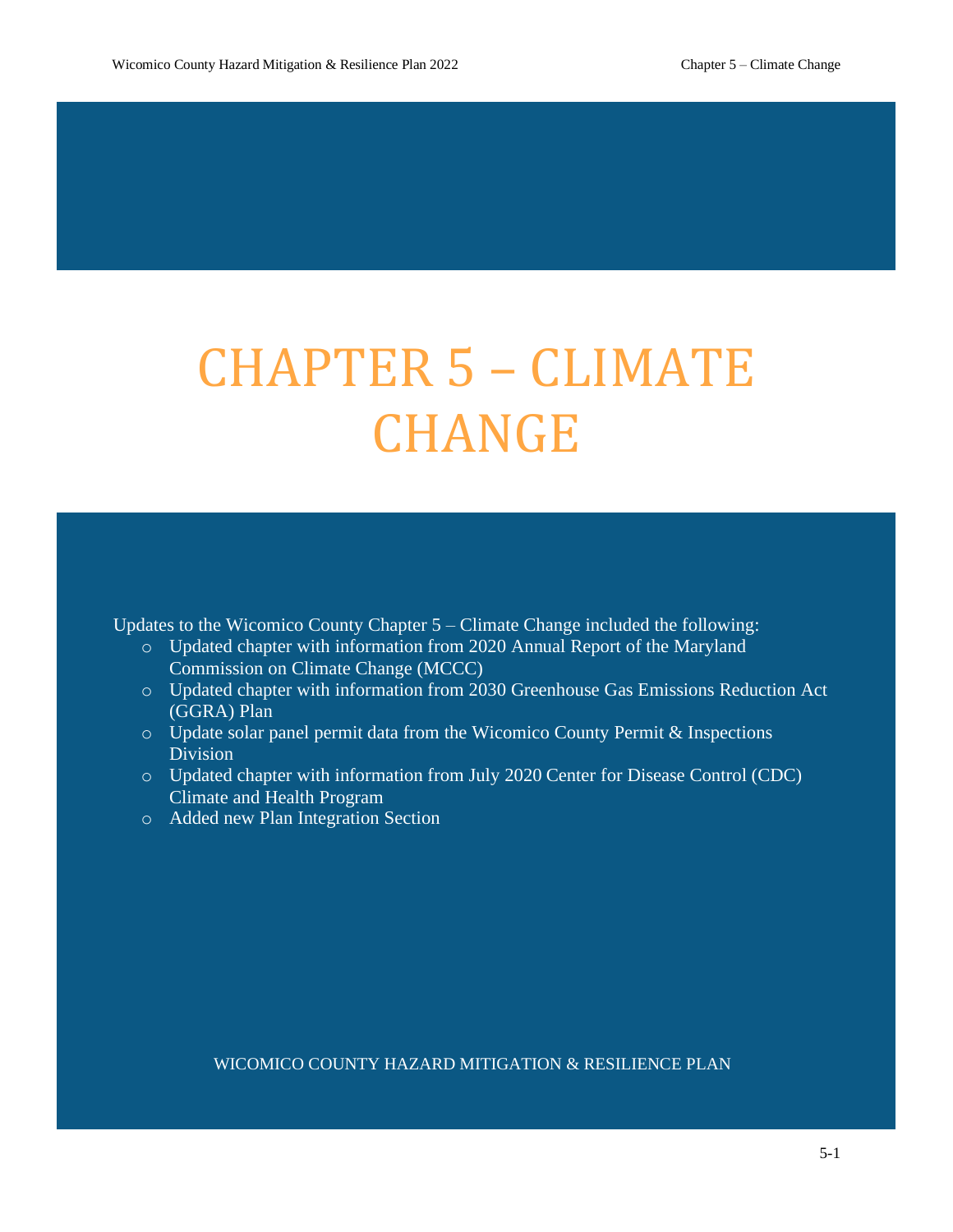## **CHAPTER 5 – CLIMATE CHANGE**

#### **5.1 HAZARD CHARACTERIZATION**

According to the Environmental Protection Agency (EPA), Climate change is caused by both natural and human factors. Natural factors include earth's orbit, solar activity or volcanic eruptions. The major human factor affecting climate change is the accumulation of greenhouse gases in the atmosphere. The earth's temperature is a balance between energy being absorbed (heating) and released (cooling). Greenhouse gases (GHG) cause heat to be retained, therefore prohibiting energy to be released and allowing the earth to cool. According to the EPA, most of the observed warming since the mid- $20<sup>th</sup>$  century is attributed to human-induced greenhouse gas emissions.

Figure 5.1 illustrates how greenhouse gases are absorbing the energy emitted from the earth's surface, preventing heat from escaping, hence causing the energy to be re-emitted and warming the earth's surface.

#### **5.2 HAZARD RISK & HISTORY**

In April of 2016, the Greenhouse Gas Emissions Reduction Act – Reauthorization (GGRA of 2016) was signed into law. Expanding on the requirements of the original



*Source: [www.epa.gov/climatechange/science/causes.html](http://www.epa.gov/climatechange/science/causes.html)*

GGRA (2009), the new law mandates the state to achieve a minimum of a 40% reduction in statewide greenhouse gas emissions from 2006 levels by 2030. In order to achieve this goal, MDE developed a statewide GHG reduction plan entitled the 2030 Maryland Greenhouse Gas Reduction Plan (2030 GGRA Plan).

The Executive Summary of the 2020 Annual Report of the Maryland Commission on Climate Change (MCCC), states that the Intergovernmental Panel on Climate Change (IPCC) concluded that "human drivers, including GHG emissions, are extremely likely to have been the dominant cause of the observed warming since the mid- $20<sup>th</sup>$  century, recently estimating that human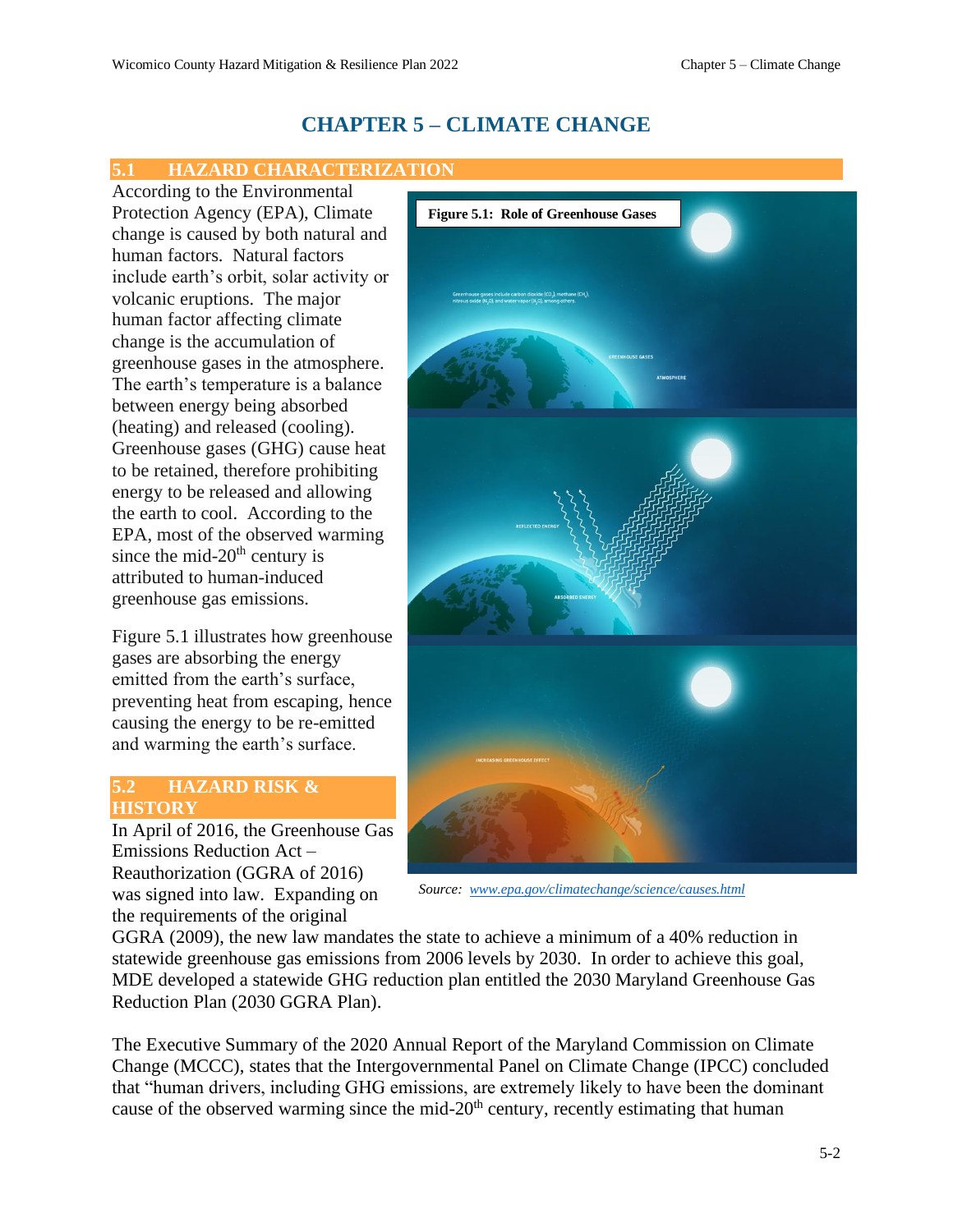activities have contributed to approximately 1.8 degree Fahrenheit of global warning above preindustrial levels, particularly the emission of heat-trapping GHG's into the atmosphere."

Long-term temperature data show that average temperatures in Maryland have risen in the last century and will continue to rise in the future (NOAA, NCEI). Marylanders around the State are already noticing warmer winter days, more intense heat and humidity in the summer, and increased damage due to storms.

According to the Maryland Department of Natural Resources (MD-DNR), over the next century (100-years), Maryland expects increased winter-spring precipitation and run-off, warmer air and water temperatures, and relative sea level rise of approximately 3.7 feet,

[http://www.mdsg.umd.edu/news/scientists-unveil-new](http://www.mdsg.umd.edu/news/scientists-unveil-new-projections-sea-level-rise-maryland)[projections-sea-level-rise-maryland](http://www.mdsg.umd.edu/news/scientists-unveil-new-projections-sea-level-rise-maryland). Coastal areas are predicted to experience approximately 2.1 feet of seal level rise by the year 2050. One hundred years of data confirms that Maryland is warming on average by 1.8 degrees Fahrenheit and by as much as 3.6 degrees Fahrenheit in the winter. Wetter conditions have become prevalent



in March and September, while July and August have become drier. These trends will impact the success and efficiency of restoration practices along Maryland's dynamic coast.

According to the *July 2020 Center for Disease Control (CDC) Climate and Health Program*, the health impacts from climate change in the Northeastern United States include:

- Temperature-Related Death and Illness;
- Extreme Events;
- Water-Related Illness:
- Food Safety, Nutrition and Distribution;
- Mental Health and Well-Being; and,
- Populations of Concern.

The Maryland Department of Health is a CDC funded jurisdiction since 2012 and is a Climate-Ready States and Cities Initiative (CRSCI) recipient.

#### Maryland Department of Health, CRSCI Recipient, funded by CDC since 2012

The Maryland Climate Change Health Adaptation Program is the lead for integration of health adaptation into the state's response to a changing climate. Located in the Maryland Department of Health, the program provides a health focus to climate response efforts across the state, through technical assistance, development of epidemiologic tools and data products, and education and outreach. The program primarily addresses extreme heat, air quality and respiratory illness, water-borne diseases, and extreme weather events, such as hurricanes and tornadoes. The program, which is closely integrated with the Maryland Commission on Climate Change, includes education and outreach for school age youth (K-12), minority groups, community health workers, and informal healthcare networks. Among the products of the program is a climate change training curriculum for community health workers and extension workers. The training increases competency among informal healthcare networks in order to advise patients and community members on how to understand climate impact on themselves and their health. The program's Climate Ambassador program, which is a program targeted at school age youth in Maryland, provides students with tools and information to educate and empower themselves and their communities to respond to the impacts of a changing climate.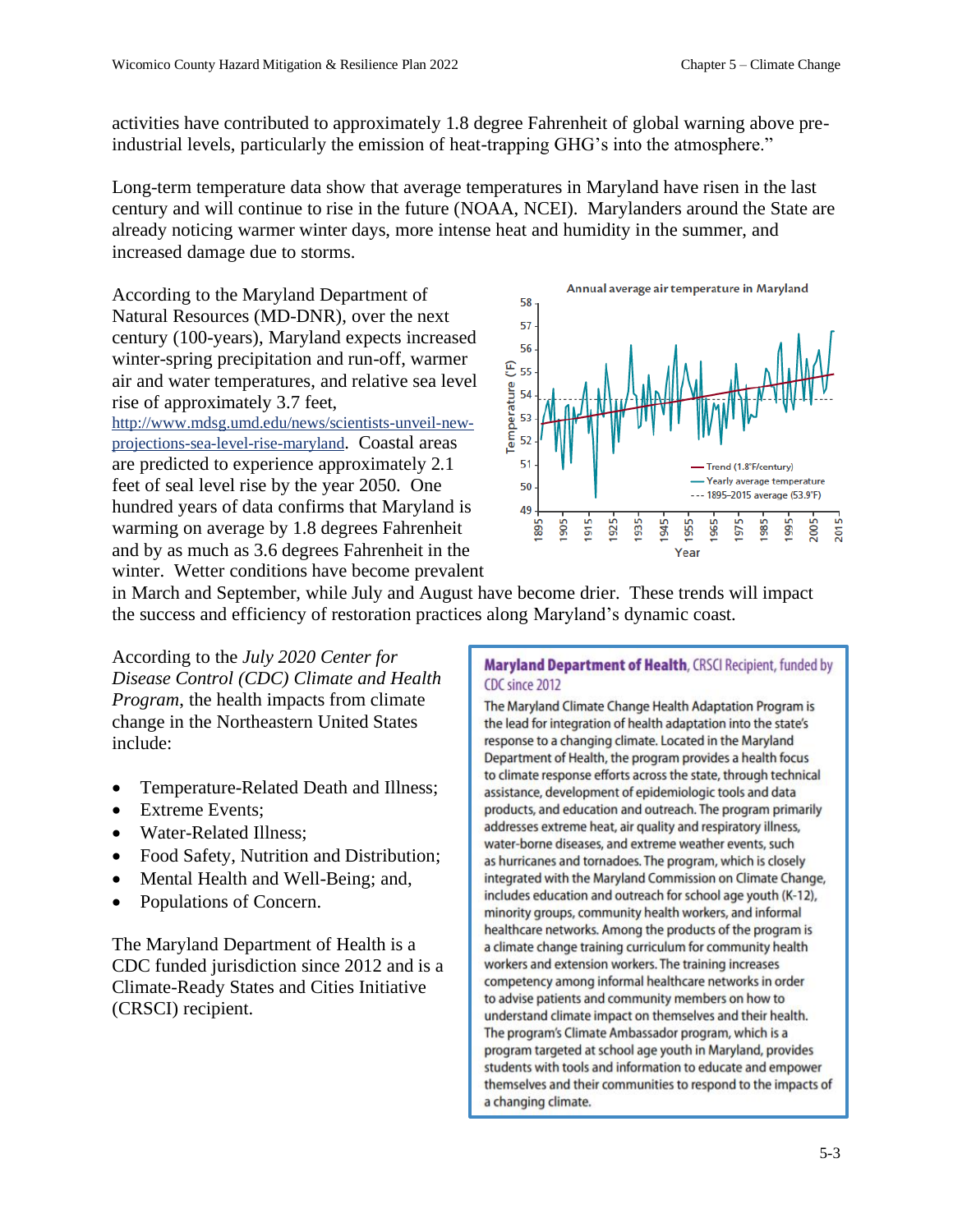#### **5.3 VULNERABILITY**

According to the EPA, the climate for the northeast has changed with an approximate average temperature increase of 2 degrees Fahrenheit and an increase of 4 degrees Fahrenheit in winter temperatures. Precipitation events have also increased in magnitude and frequency. Rain events now exceed snow events for the northeast region of the United States. With an increase in rain events, influences to sea level rise are likely to increase as well. Sea level rise, storm surge, erosion, and the destruction of important coastal ecosystems will likely contribute to an increase in coastal flooding events, including the frequency of the current "1% annual chance flood hazard (100-year flood)" levels.

With 3,100 miles of shoreline, Maryland is the fourth most vulnerable state to suffer the effects of sea-level rise associated with climate change (MDE). Rising sea levels, along with increased storm intensity, will have devastating and far-reaching environmental and economic impacts on the Chesapeake Bay and on the quality of life Marylanders enjoy. Maryland's sizable farming community could suffer costly losses during extreme droughts and heat waves. Marylanders everywhere will face increased risk of flooding and significant property damage as a result of heavier precipitation and other extreme weather events. The effects of heat waves and increased air pollution are of particular concern in vulnerable populations such as children, the elderly, and other at-risk populations.

### **5.4 CONTRIBUTING FACTORS**

In terms of implementing the 2030 Greenhouse Gas Reduction Plan, as an example, options for reductions in the energy sector have been reviewed. Electricity consumption is one of the highest factors contributing to greenhouse gas emissions. Electricity supply sector accounts for greenhouse gas emissions occurring as a result of the combustion of fossil fuels at electricitygenerating facilities located within the State. The majority of power plants in Maryland are using fossil fuels such as coal, which adds carbon dioxide and other emissions into the atmosphere. Reducing energy use is a major part of the Greenhouse Gas Reduction Plan. Therefore, three important programs within the energy sector target the reduction of carbon dioxide emissions from electricity generating plants. These programs include:

- Regional Greenhouse Gas Initiative (RGGI);
- EmPOWER Maryland Initiative; and
- Renewable Portfolio Standard.

Excerpts from: [https://www.marylandmatters.org/2021/03/08/bipartisan-coal-transition-bill-withdrawn-by-house](https://www.marylandmatters.org/2021/03/08/bipartisan-coal-transition-bill-withdrawn-by-house-sponsor/-)[sponsor/-](https://www.marylandmatters.org/2021/03/08/bipartisan-coal-transition-bill-withdrawn-by-house-sponsor/-) *Department of the Environment Releases a Climate Action Plan — 14 Months After Deadline By [Elizabeth Shwe](https://www.marylandmatters.org/author/elizabeth-shwe/)-February 20, 2021* 

The Coal Community Transition Act of 2021 establishes a timeline for remaining coal power plants in Maryland to shut down and create a fund to assist displaced workers. The General Assembly refused again to take action; it was withdrawn during a committee work session. A similar bill was proposed in 2020.

Maryland's coal-fired power plants generated less than 6% of the electricity that was consumed by the state in 2020 but emitted around 4.4 million metric tons of climate-polluting carbon dioxide, according to David Smedick, Maryland Chapter of the Sierra Club. "In the year in which the operations and Maryland's coal plants were at historic lows, they still produced the climate pollution equivalent of nearly 1,000,000 cars," he said.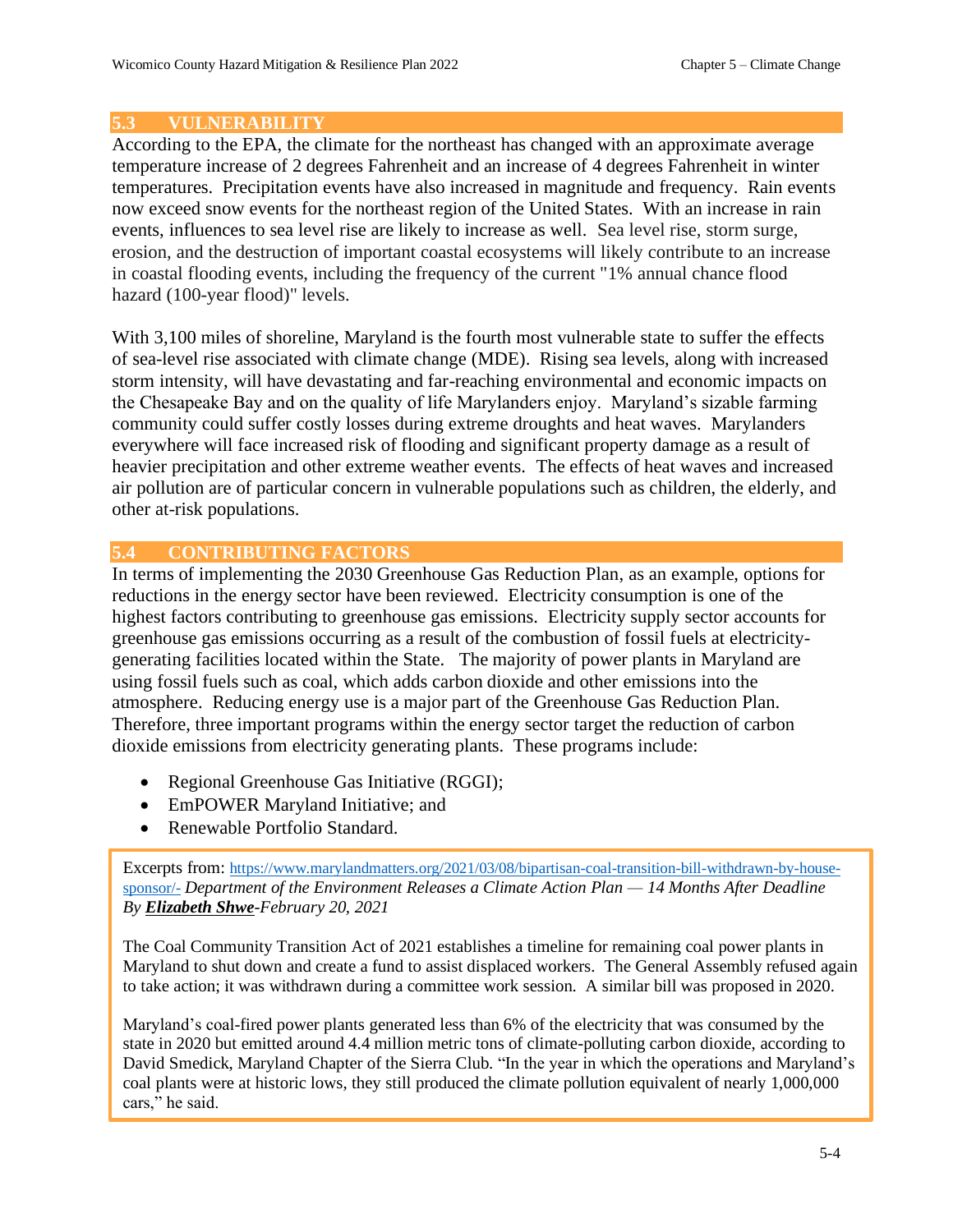#### **5.5 PLAN INTEGRATION**

In addition to climate change planning documents published by the State of Maryland, local climate change planning initiatives have been undertaken.

Wicomico County developed and published an ESRI ArcGIS StoryMap entitled Climate Change in Wicomico County. The site includes Wicomico County specific information, such as:

- Cool climate change facts;
- Land use related climate change issues;
- Wildlife climate change impacts;
- Economic climate change impacts and adaptation strategies; and,
- Public health climate change impacts.



*Source[: https://www.arcgis.com/apps/Cascade/index.html?appid=a8594f585a0246dc863638c918a68f5b](https://www.arcgis.com/apps/Cascade/index.html?appid=a8594f585a0246dc863638c918a68f5b)*



The City of Salisbury Environmental Policy Task Force Report includes an energy use and emissions section include:

1. Embedding energy and emissions assessments into city planning, which is a prerequisite for being able to adequately implement and track these efforts into the future;

2. Building usage, which in 2009 accounted for nearly 20% of the City's emissions (2,057 tons);

3. Transportation usage, which in 2009 accounted for more than 19% of the City's emissions (2,059 tons) and the most expensive category at \$435,813 per year; and

4. Sustainable energy sources, which are critical for moving the needle forward.